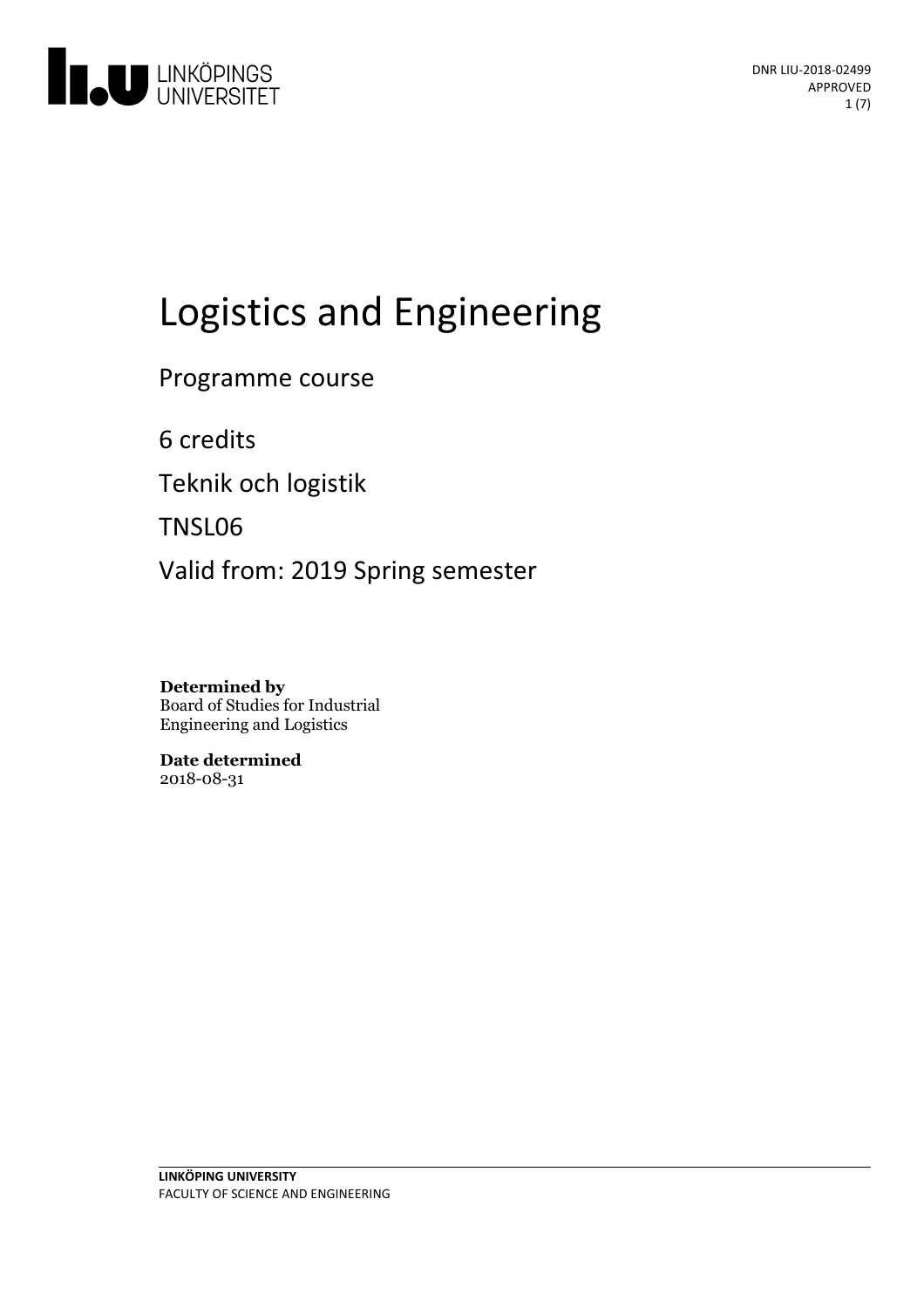Main field of study Logistics

Course level

First cycle

### Advancement level

 $G_1X$ 

## Course offered for

- Air Transportation and Logistics, Bachelor's Programme
- Civic Logistics, Bachelor's Programme

### Entry requirements

Note: Admission requirements for non-programme students usually also include admission requirements for the programme and threshold requirements for progression within the programme, or corresponding.

## Prerequisites

Fundamentals of logistics.

## Intended learning outcomes

The course will give a broad knowledge of technology-enablers for logistics and programming. The aim is that the students after completed course should be able to:

- Explain possibilities and limitations of software and the role of
- 
- Relate simple computing problems using a programming language.<br>• Define the manner of logistic and telecommunications technology.<br>• Understand the basics of computer and telecommunication required to
- support intelligent transport systems.

# Course content

Programming telecommunications technology and intelligent transport systems.

# Teaching and working methods

The course consists of lectures and laboratory assignments.

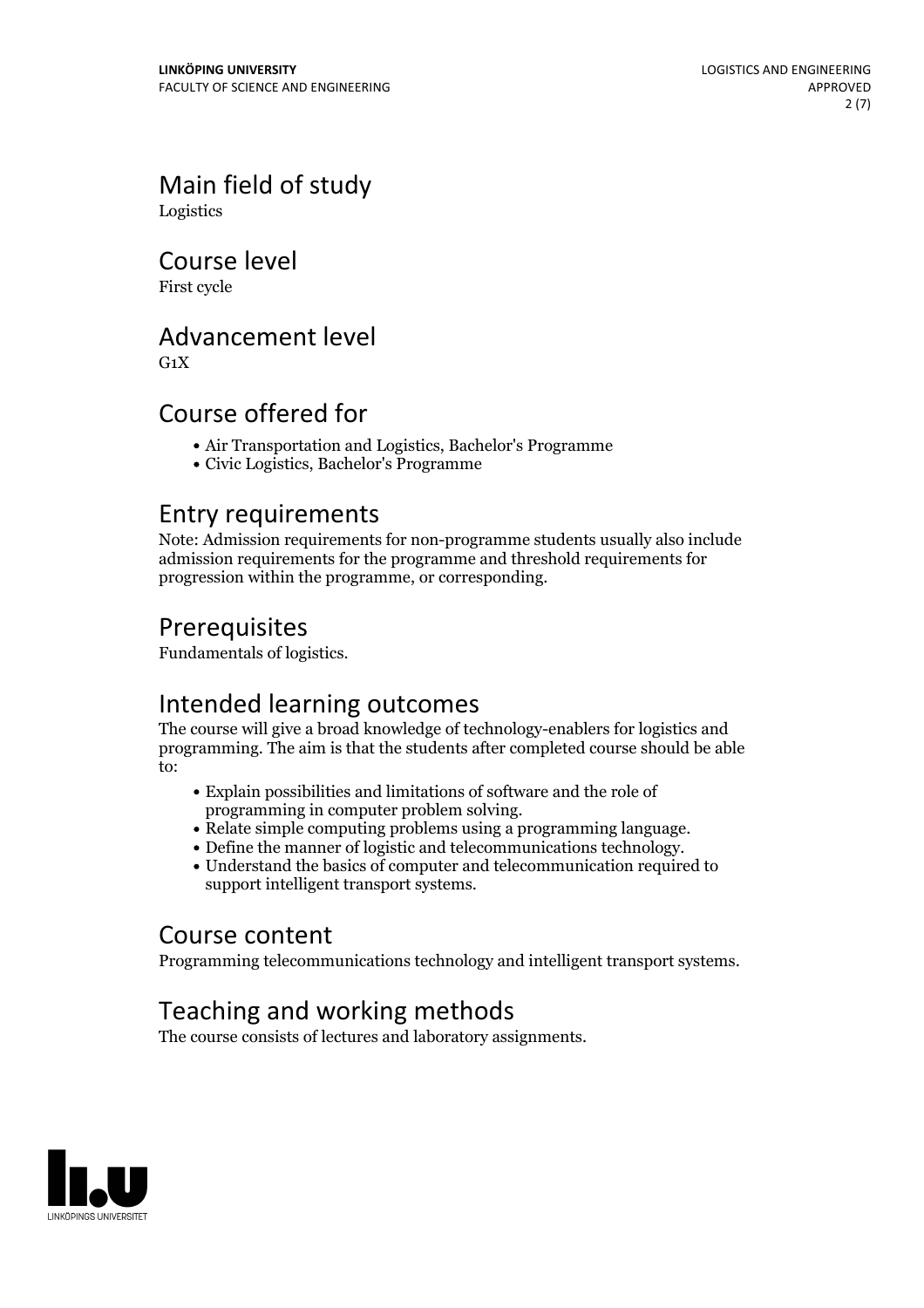# Examination

| UPG3 Hand-in assignments and project | 3 credits $U, 3, 4, 5$ |  |
|--------------------------------------|------------------------|--|
| LAB <sub>2</sub> Laboratory work     | 3 credits U, G         |  |

### Grades

Four-grade scale, LiU, U, 3, 4, 5

### Department

Institutionen för teknik och naturvetenskap

# Director of Studies or equivalent

Erik Bergfeldt

# Examiner

Scott Fowler

# Education components

Preliminary scheduled hours: 44 h Recommended self-study hours: 116 h

# Course literature

Fastställs senare

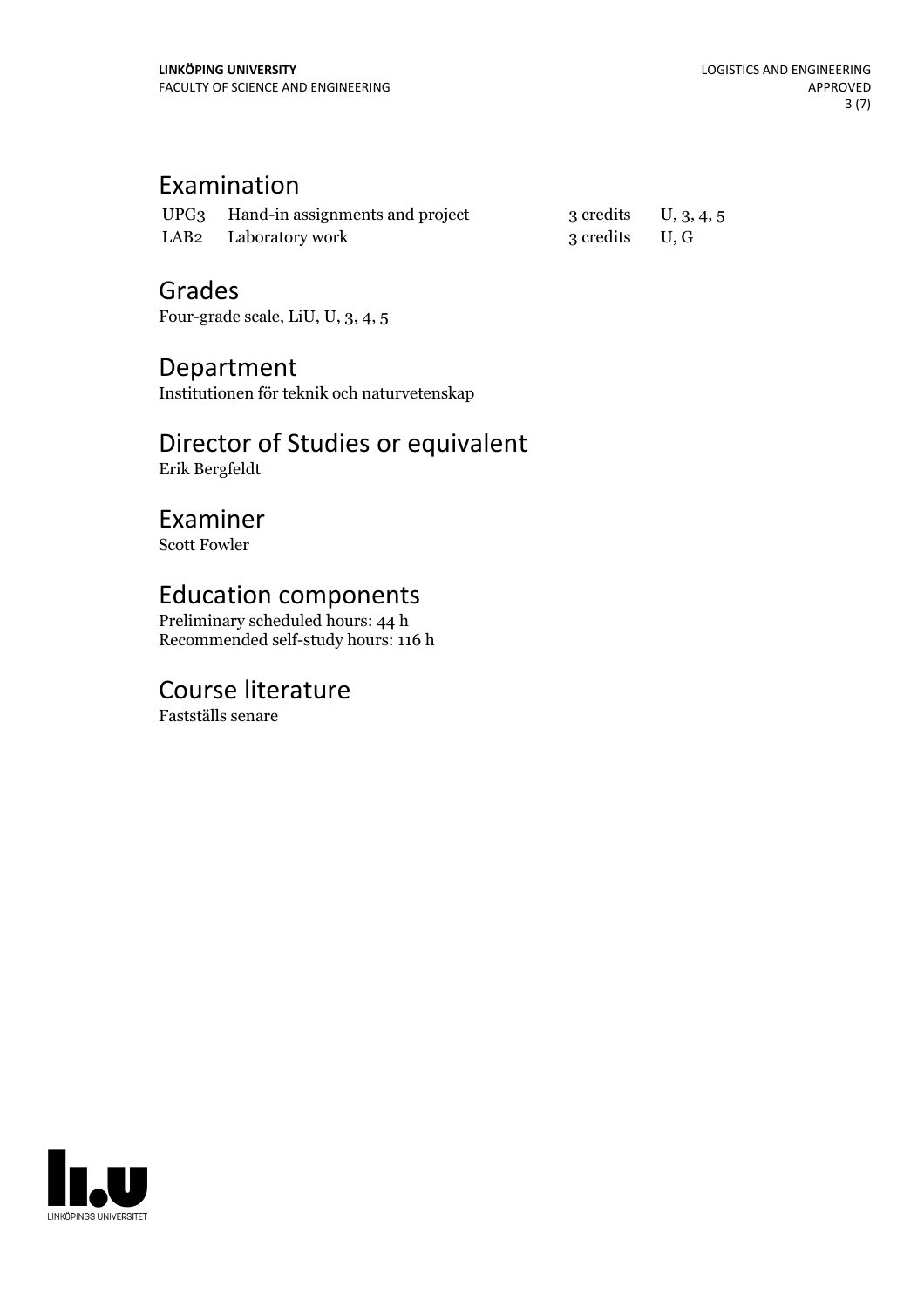# **Common rules**

### **Course syllabus**

A syllabus has been established for each course. The syllabus specifies the aim and contents of the course, and the prior knowledge that a student must have in order to be able to benefit from the course.

### **Timetabling**

Courses are timetabled after a decision has been made for this course concerning its assignment to a timetable module. A central timetable is not drawn up for courses with fewer than five participants. Most project courses do not have a central timetable.

### **Interrupting a course**

The vice-chancellor's decision concerning regulations for registration, deregistration and reporting results (Dnr LiU-2015-01241) states that interruptions in study are to be recorded in Ladok. Thus, all students who do not participate in a course for which they have registered must record the interruption, such that the registration on the course can be removed. Deregistration from <sup>a</sup> course is carried outusing <sup>a</sup> web-based form: www.lith.liu.se/for-studenter/kurskomplettering?l=sv.

### **Cancelled courses**

Courses with few participants (fewer than 10) may be cancelled or organised in a manner that differs from that stated in the course syllabus. The board of studies is to deliberate and decide whether a course is to be cancelled orchanged from the course syllabus.

### **Regulations relatingto examinations and examiners**

Details are given in a decision in the university's rule book: http://styrdokument.liu.se/Regelsamling/VisaBeslut/622678.

### **Forms of examination**

### **Examination**

Written and oral examinations are held at least three times a year: once immediately after the end of the course, once in August, and once (usually) in one of the re-examination periods. Examinations held at other times are to follow a decision of the board of studies.

Principles for examination scheduling for courses that follow the study periods:

courses given in VT1 are examined for the first time in March, with re-

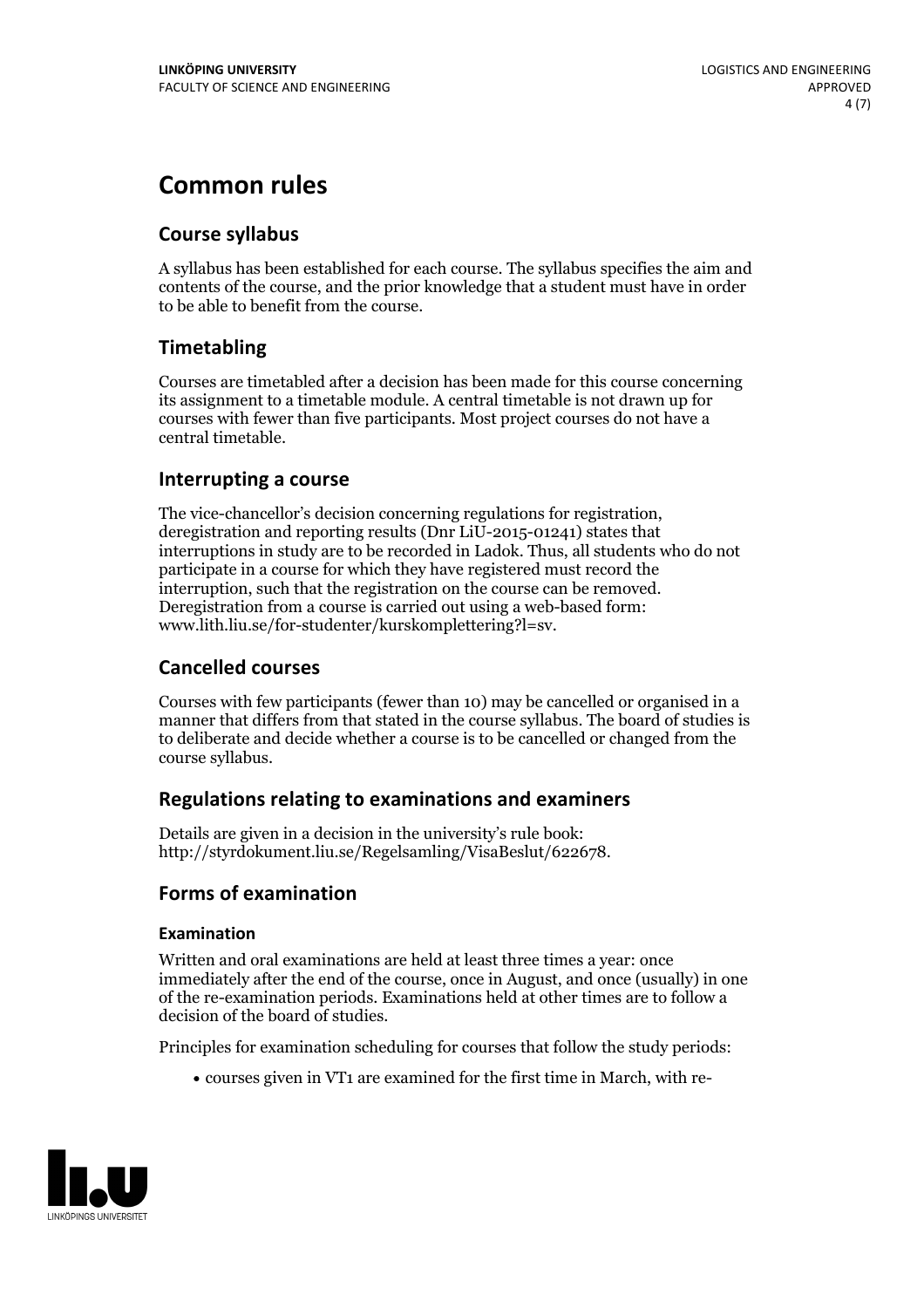examination in June and August

- courses given in VT2 are examined for the first time in May, with re-examination in August and October
- courses given in HT1 are examined for the first time in October, with re-examination in January and August
- courses given in HT2 are examined for the first time in January, with re-examination at Easter and in August.

The examination schedule is based on the structure of timetable modules, but there may be deviations from this, mainly in the case of courses that are studied and examined for several programmes and in lower grades (i.e. 1 and 2).

- Examinations for courses that the board of studies has decided are to be held in alternate years are held only three times during the year in which
- the course is given.<br>• Examinations for courses that are cancelled or rescheduled such that they are not given in one or several years are held three times during the year that immediately follows the course, with examination scheduling that corresponds to the scheduling that was in force before the course was cancelled or rescheduled.<br>• If teaching is no longer given for a course, three examination occurrences
- are held during the immediately subsequent year, while examinations are at the same time held for any replacement course that is given, or alternatively in association with other re-examination opportunities. Furthermore, an examination is held on one further occasion during the next subsequent year, unless the board of studies determines otherwise.<br>• If a course is given during several periods of the year (for programmes, or
- on different occasions for different programmes) the board orboards of studies determine together the scheduling and frequency of re-examination occasions.

#### **Registration for examination**

In order to take an examination, a student must register in advance at the Student Portal during the registration period, which opens 30 days before the date of the examination and closes 10 days before it. Candidates are informed of the location of the examination by email, four days in advance. Students who have not registered for an examination run the risk of being refused admittance to the examination, if space is not available.

Symbols used in the examination registration system:

- \*\* denotes that the examination is being given for the penultimate time.
- \* denotes that the examination is being given for the last time.

#### **Code of conduct for students during examinations**

Details are given in a decision in the university's rule book: http://styrdokument.liu.se/Regelsamling/VisaBeslut/622682.

#### **Retakes for higher grade**

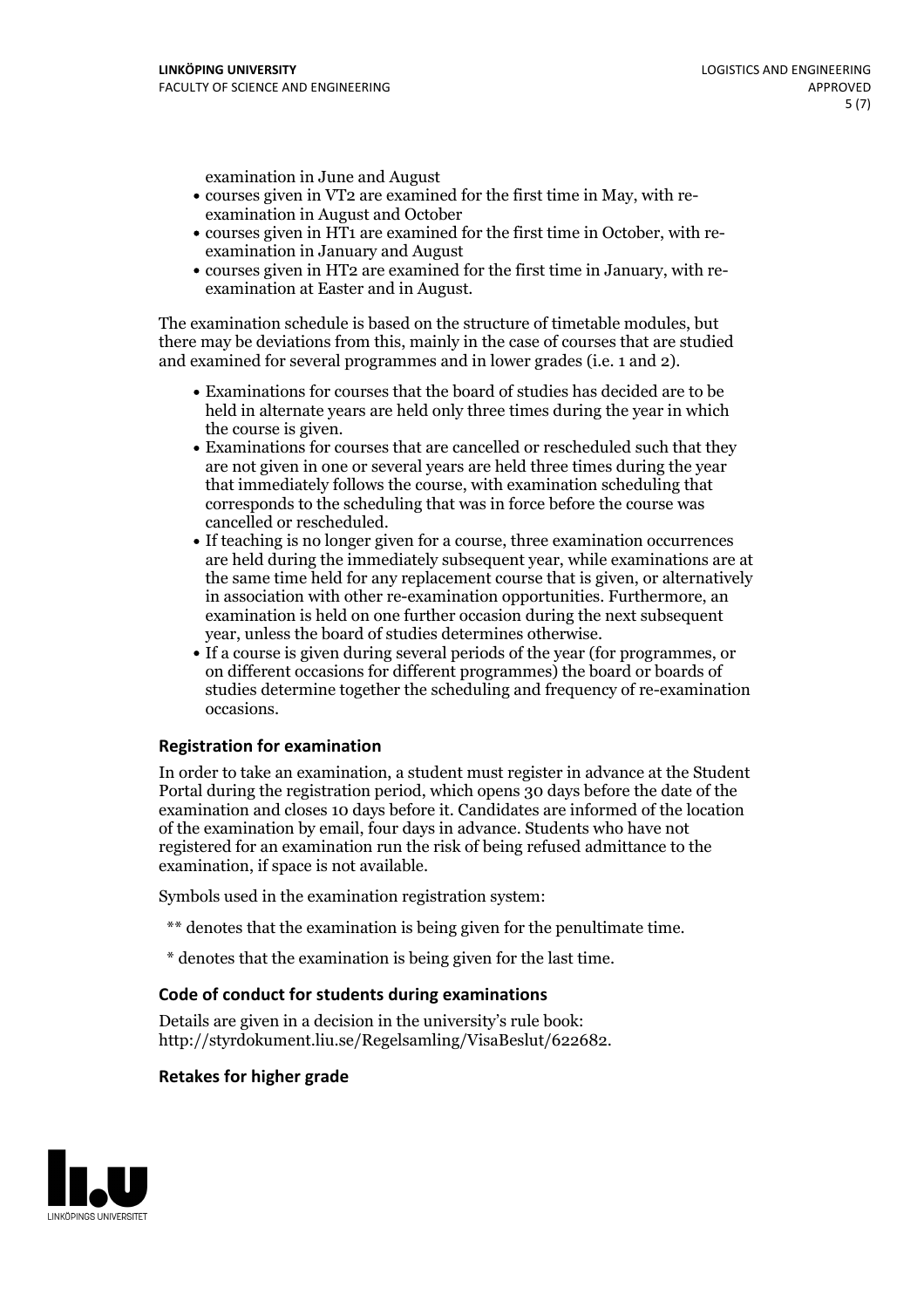Students at the Institute of Technology at LiU have the right to retake written examinations and computer-based examinations in an attempt to achieve a higher grade. This is valid for all examination components with code "TEN" and "DAT". The same right may not be exercised for other examination components, unless otherwise specified in the course syllabus.

#### **Retakes of other forms of examination**

Regulations concerning retakes of other forms of examination than written examinations and computer-based examinations are given in the LiU regulations for examinations and examiners, http://styrdokument.liu.se/Regelsamling/VisaBeslut/622678.

#### **Plagiarism**

For examinations that involve the writing of reports, in cases in which it can be assumed that the student has had access to other sources (such as during project work, writing essays, etc.), the material submitted must be prepared in accordance with principles for acceptable practice when referring to sources (references or quotations for which the source is specified) when the text, images, ideas, data, etc. of other people are used. It is also to be made clear whether the author has reused his or her own text, images, ideas, data, etc. from previous examinations.

A failure to specify such sources may be regarded as attempted deception during examination.

#### **Attempts to cheat**

In the event of <sup>a</sup> suspected attempt by <sup>a</sup> student to cheat during an examination, or when study performance is to be assessed as specified in Chapter <sup>10</sup> of the Higher Education Ordinance, the examiner is to report this to the disciplinary board of the university. Possible consequences for the student are suspension from study and a formal warning. More information is available at https://www.student.liu.se/studenttjanster/lagar-regler-rattigheter?l=sv.

#### **Grades**

The grades that are preferably to be used are Fail (U), Pass (3), Pass not without distinction  $(4)$  and Pass with distinction  $(5)$ . Courses under the auspices of the faculty board of the Faculty of Science and Engineering (Institute of Technology) are to be given special attention in this regard.

- 1. Grades U, 3, 4, 5 are to be awarded for courses that have written
- examinations. 2. Grades Fail (U) and Pass (G) may be awarded for courses with <sup>a</sup> large degree of practical components such as laboratory work, project work and group work.

#### **Examination components**

- 
- 1. Grades U, 3, 4, <sup>5</sup> are to be awarded for written examinations (TEN). 2. Grades Fail (U) and Pass (G) are to be used for undergraduate projects and other independent work.